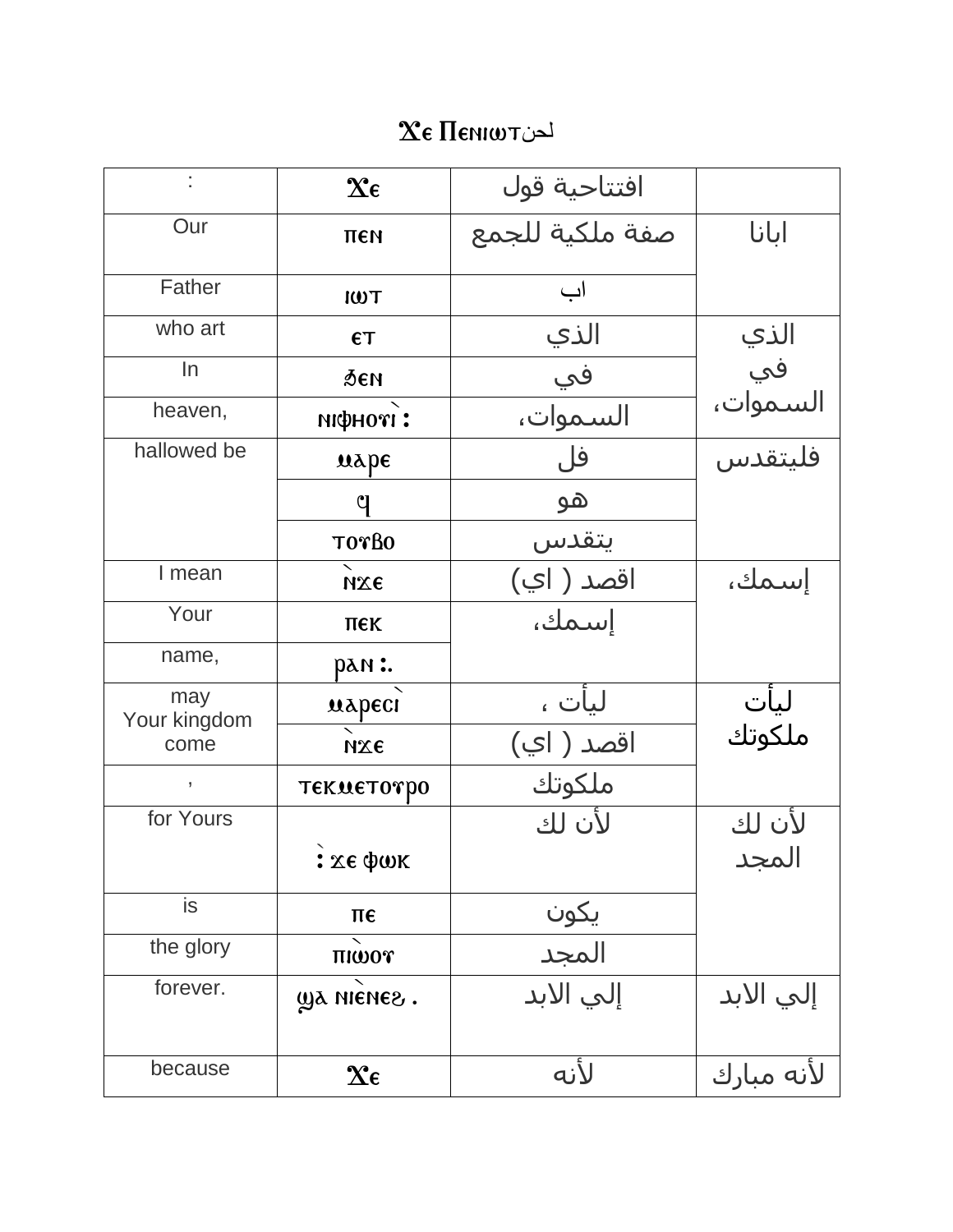| He is blessed    | ヽヽ<br><b>CONAPWOTT</b> | .مبارك     | الآب<br>والإبن،   |
|------------------|------------------------|------------|-------------------|
| I mean           | ихе                    | اقصد ( اي) |                   |
| the Father       | фиот                   | الآب       |                   |
| and              | <b>МЕЛ</b>             | 9          |                   |
| the Son,         | танри:                 | الإبن،     |                   |
|                  |                        |            |                   |
| and              | <b>МЕЛ</b>             | 9          | والروح<br>القدس،  |
| the Holy,        | Піпна:                 | الروح ،    |                   |
| <b>Spirit</b>    | $\epsilon$ or          | القدس      |                   |
| the Trinity,     | <b>TPIAC</b>           | الثالوث ،  | الثالوث           |
| perfect          | <b>ЄТХНК ЄВОЛ</b>      | الكامل     | الكامل،           |
| we worship Him   | TENOTWYT               | نسجد له    | نسجد له<br>ونمجده |
|                  | uuoc                   |            |                   |
| and glorify Him. | TENTWOT NAC            | ونمجده     |                   |

ملخص

| Our Father who | $X\epsilon$ пенішт єтбен ніфноті:                  | ابانا الذي في |
|----------------|----------------------------------------------------|---------------|
| art            |                                                    | . السموات     |
| In heaven,     |                                                    |               |
| hallowed be    | иарестотво ихе пекран:                             | ليتقدس اسمك   |
| Your           |                                                    |               |
| name,          |                                                    |               |
| May Your       | $\overline{\phantom{a}}$<br>маресі нає текметотро: | لياتپ ملکوتك  |
| kingdom come   |                                                    |               |
|                |                                                    |               |
| for Yours is   | хе фок пе пюот да ніенег.                          | لأن لك المجد  |
| the glory      |                                                    |               |
| forever.       |                                                    | الى الأبد     |
| Blessed be the | Χε γελερωοντ ήχε φιωτ nεμ                          | مبارك الآب    |